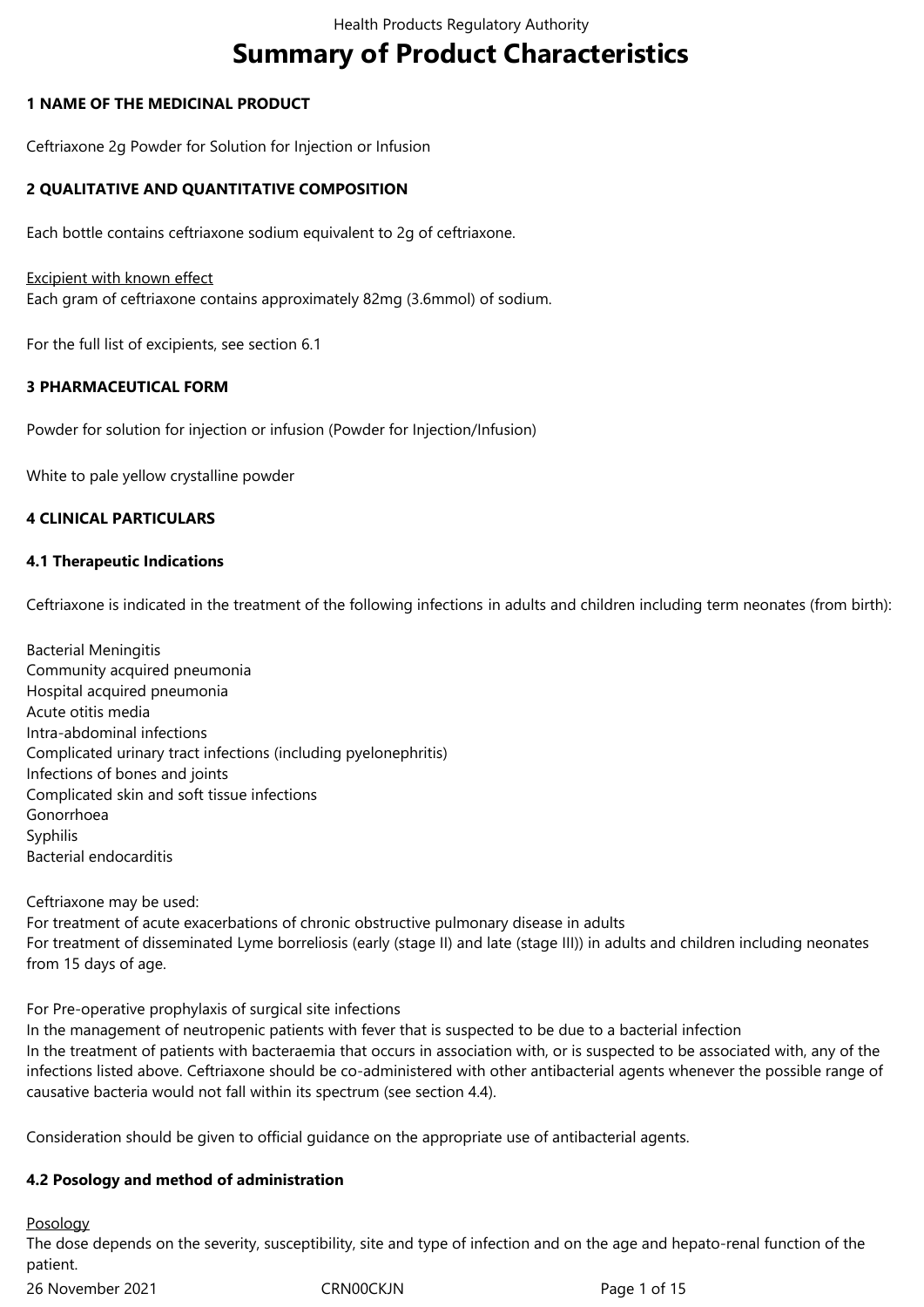The doses recommended in the tables below are the generally recommended doses in these indications. In particularly severe cases, doses at the higher end of the recommended range should be considered.

*Adults and children over 12 years of age (≥ 50 kg)*

| <b>Ceftriaxone Dosage*</b> | <b>Treatment frequency**</b> | <b>Indications</b>                                                                                    |  |  |
|----------------------------|------------------------------|-------------------------------------------------------------------------------------------------------|--|--|
| 1-2 g                      | Once daily                   | Community acquired pneumonia                                                                          |  |  |
|                            |                              | Acute exacerbations of chronic obstructive pulmonary disease                                          |  |  |
|                            |                              | Intra-abdominal infections                                                                            |  |  |
|                            |                              | Complicated urinary tract infections (including pyelonephritis)                                       |  |  |
| 2q                         | Once daily                   | Hospital acquired pneumonia                                                                           |  |  |
|                            |                              | Complicated skin and soft tissue infections                                                           |  |  |
|                            |                              | Infections of bones and joints                                                                        |  |  |
| $2 - 4 g$                  | Once daily                   | Management of neutropenic patients with fever that is suspected to be due<br>to a bacterial infection |  |  |
|                            |                              | Bacterial endocarditis                                                                                |  |  |
|                            |                              | <b>Bacterial meningitis</b>                                                                           |  |  |

\* In documented bacteraemia, the higher end of the recommended dose range should be considered.

\*\* Twice daily (12 hourly) administration may be considered where doses greater than 2 g daily are administered.

Indications for adults and children over 12 years of age ( $\geq$  50 kg) that require specific dosage schedules:

## Acute otitis media

A single intramuscular dose of Ceftriaxone 1-2 g can be given. Limited data suggest that in cases where the patient is severely ill or previous therapy has failed, Ceftriaxone may be effective when given as an intramuscular dose of 1-2 g daily for 3 days.

## Pre-operative prophylaxis of surgical site infections

2 g as a single pre-operative dose.

## Gonorrhoea

500 mg as a single intramuscular dose.

## **Syphilis**

The generally recommended doses are 500 mg-1 g once daily increased to 2 g once daily for neurosyphilis for 10-14 days. The dose recommendations in syphilis, including neurosyphilis, are based on limited data. National or local guidance should be taken into consideration.

## Disseminated Lyme borreliosis (early [Stage II] and late [Stage III])

2 g once daily for 14-21 days. The recommended treatment durations vary and national or local guidelines should be taken into consideration.

#### *Paediatric population*

*Neonates, infants and children 15 days to 12 years of age (< 50 kg)* For children with bodyweight of 50 kg or more, the usual adult dosage should be given.

| Ceftriaxone dosage*    | Treatment frequency** | <b>Indications</b>                                                    |
|------------------------|-----------------------|-----------------------------------------------------------------------|
| 50-80 mg/kg            | Once daily            | Intra-abdominal infections                                            |
|                        |                       | Complicated urinary tract infections (including pyelonephritis)       |
|                        |                       | Community acquired pneumonia                                          |
|                        |                       | Hospital acquired pneumonia                                           |
| 50-100 mg/kg (Max 4 g) | Once daily            | Complicated skin and soft tissue infections                           |
|                        |                       | Infections of bones and joints                                        |
|                        |                       | Management of neutropenic patients with fever that is suspected to be |
|                        |                       | due to a bacterial infection                                          |
| 80-100 mg/kg (max 4 g) | Once daily            | Bacterial meningitis                                                  |
| 100 mg/kg (max 4 g)    | Once daily            | Bacterial endocarditis                                                |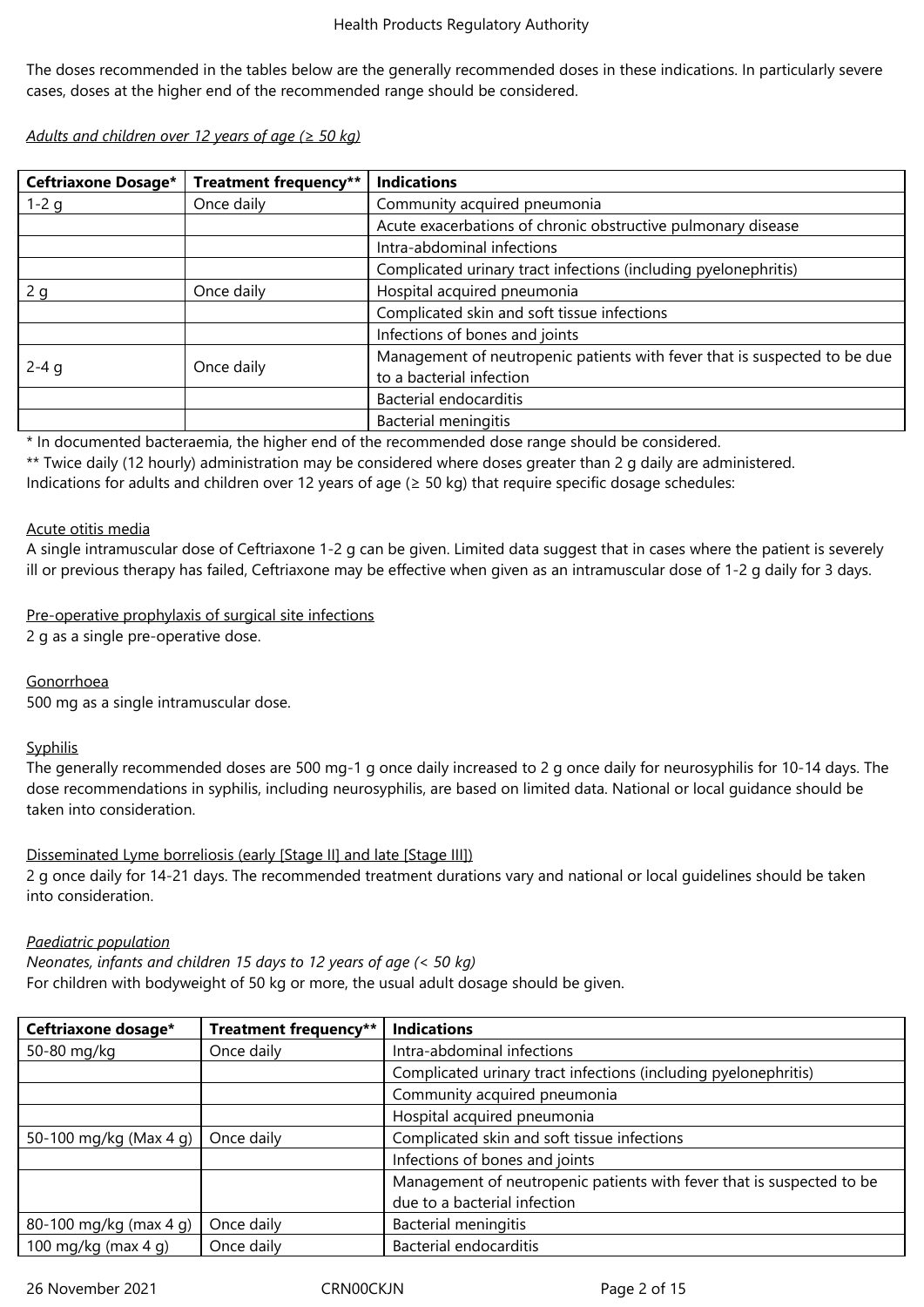\* In documented bacteraemia, the higher end of the recommended dose range should be considered.

\*\* Twice daily (12 hourly) administration may be considered where doses greater than 2 g daily are administered.

Indications for neonates, infants and children 15 days to 12 years (< 50 kg) that require specific dosage schedules:

#### Acute otitis media

For initial treatment of acute otitis media, a single intramuscular dose of Ceftriaxone 50 mg/kg can be given. Limited data suggest that in cases where the child is severely ill or initial therapy has failed, Ceftriaxone may be effective when given as an intramuscular dose of 50 mg/kg daily for 3 days.

Pre-operative prophylaxis of surgical site infections

50-80 mg/kg as a single pre-operative dose.

## **Syphilis**

The generally recommended doses are 75-100 mg/kg (max 4 g) once daily for 10-14 days. The dose recommendations in syphilis, including neurosyphilis, are based on very limited data. National or local guidance should be taken into consideration.

## Disseminated Lyme borreliosis (early [Stage II] and late [Stage III])

50–80 mg/kg once daily for 14-21 days. The recommended treatment durations vary and national or local guidelines should be taken into consideration.

#### *Neonates 0-14 days*

Ceftriaxone is contraindicated in premature neonates up to a postmenstrual age of 41 weeks (gestational age + chronological age).

| Ceftriaxone dosage* | <b>Treatment frequency</b> | <b>Indications</b>                                                           |  |  |
|---------------------|----------------------------|------------------------------------------------------------------------------|--|--|
| 20-50 mg/kg         | Once daily                 | Intra-abdominal infections                                                   |  |  |
|                     |                            | Complicated skin and soft tissue infections                                  |  |  |
|                     |                            | Complicated urinary tract infections (including pyelonephritis)              |  |  |
|                     |                            | Community acquired pneumonia                                                 |  |  |
|                     |                            | Hospital acquired pneumonia                                                  |  |  |
|                     |                            | Infections of bones and joints                                               |  |  |
|                     |                            | Management of neutropenic patients with fever that is suspected to be due to |  |  |
|                     |                            | a bacterial infection                                                        |  |  |
| 50 mg/kg            | Once daily                 | <b>Bacterial meningitis</b>                                                  |  |  |
|                     |                            | <b>Bacterial endocarditis</b>                                                |  |  |

\* In documented bacteraemia, the higher end of the recommended dose range should be considered. A maximum daily dose of 50 mg/kg should not be exceeded.

Indications for neonates 0-14 days that require specific dosage schedules:

#### Acute otitis media

For initial treatment of acute otitis media, a single intramuscular dose of Ceftriaxone 50 mg/kg can be given.

## Pre-operative prophylaxis of surgical site infections

20-50 mg/kg as a single pre-operative dose.

## Syphilis

The generally recommended dose is 50 mg/kg once daily for 10-14 days. The dose recommendations in syphilis, including neurosyphilis, are based on very limited data. National or local guidance should be taken into consideration.

#### *Duration of therapy*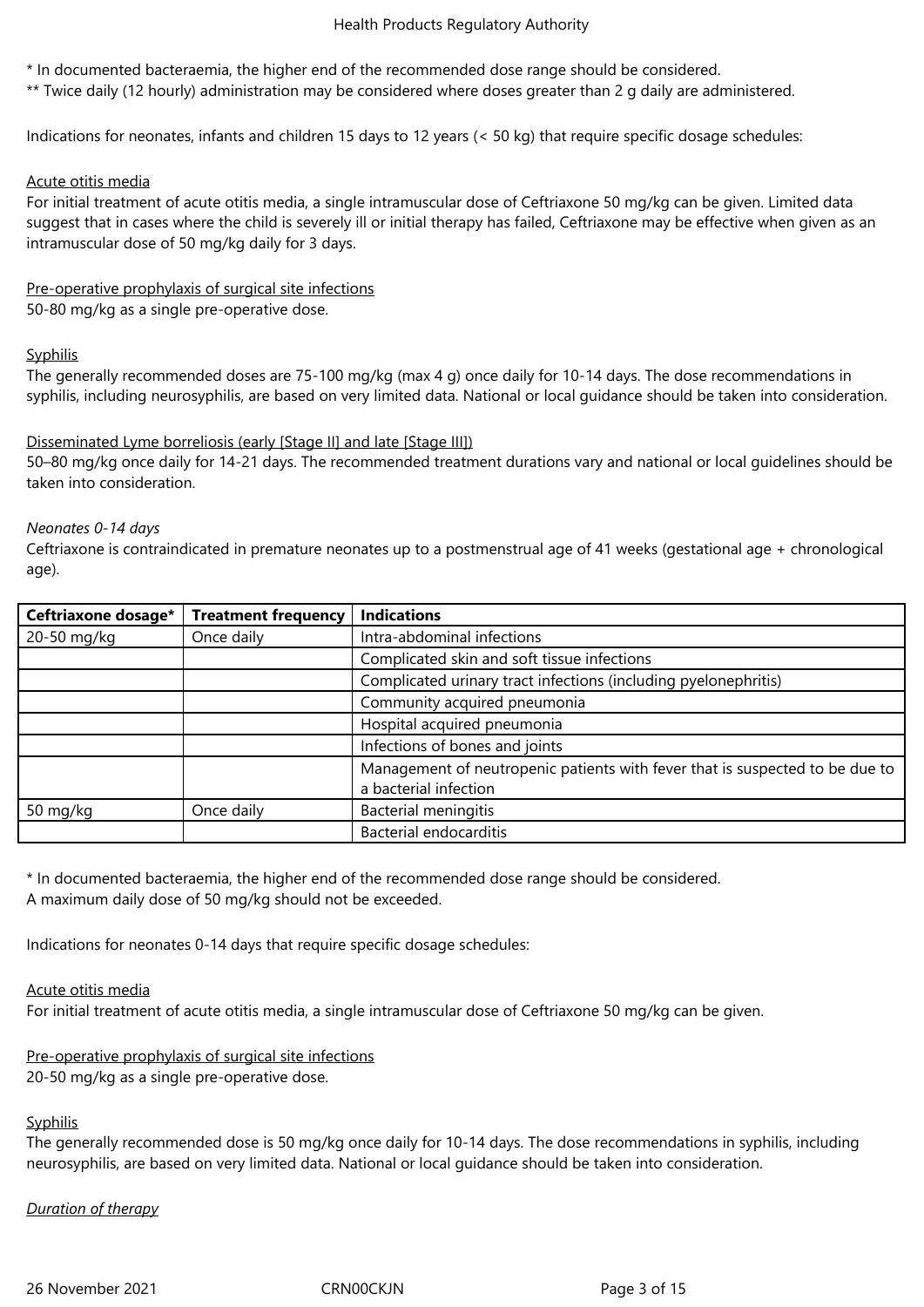The duration of therapy varies according to the course of the disease. As with antibiotic therapy in general, administration of ceftriaxone should be continued for 48 - 72 hours after the patient has become afebrile or evidence of bacterial eradication has been achieved.

## *Older people*

The dosages recommended for adults require no modification in older people provided that renal and hepatic function is satisfactory.

## *Patients with hepatic impairment*

Available data do not indicate the need for dose adjustment in mild or moderate liver function impairment provided renal function is not impaired.

There are no study data in patients with severe hepatic impairment (see section 5.2).

#### *Patients with renal impairment*

In patients with impaired renal function, there is no need to reduce the dosage of ceftriaxone provided hepatic function is not impaired. Only in cases of preterminal renal failure (creatinine clearance < 10 ml/min) should the ceftriaxone dosage not exceed 2 g daily.

In patients undergoing dialysis no additional supplementary dosing is required following the dialysis. Ceftriaxone is not removed by peritoneal- or haemodialysis. Close clinical monitoring for safety and efficacy is advised.

## *Patients with severe hepatic and renal impairment*

In patients with both severe renal and hepatic dysfunction, close clinical monitoring for safety and efficacy is advised.

## Method of administration

## *Intramuscular administration*

2g ceftriaxone should be dissolved in 7.0ml of 1% Lidocaine Injection BP. The solution should be administered by deep intramuscular injection. Intramuscular injections should be injected well within the bulk of a relatively large muscle and not more than 1 g should be injected at one site.

Dosages greater than 1g should be divided and injected at more than one site.

As the solvent used is lidocaine, the resulting solution should never be administered intravenously (see section 4.3). The information in the Summary of Product Characteristics of lidocaine should be considered.

## *Intravenous administration*

Ceftriaxone can be administered by intravenous infusion over at least 30 minutes (preferred route) or by slow intravenous injection over 5 minutes. Intravenous intermittent injection should be given over 5 minutes preferably in larger veins. Intravenous doses of 50 mg/kg or more in infants and children up to 12 years of age should be given by infusion. In neonates, intravenous doses should be given over 60 minutes to reduce the potential risk of bilirubin encephalopathy (see section 4.3 and 4.4). Intramuscular administration should be considered when the intravenous route is not possible or less appropriate for the patient. For doses greater than 2 g intravenous administration should be used.

Ceftriaxone is contraindicated in neonates ( $\leq$  28 days) if they require (or are expected to require) treatment with calcium-containing intravenous solutions, including continuous calcium-containing infusions such as parenteral nutrition, because of the risk of precipitation of ceftriaxone-calcium (see section 4.3).

Diluents containing calcium, (e.g. Ringer's solution or Hartmann's solution), should not be used to reconstitute ceftriaxone vials or to further dilute a reconstituted vial for intravenous administration because a precipitate can form. Precipitation of ceftriaxone-calcium can also occur when ceftriaxone is mixed with calcium-containing solutions in the same intravenous administration line. Therefore, ceftriaxone and calcium-containing solutions must not be mixed or administered simultaneously (see sections 4.3, 4.4 and 6.2).

For pre-operative prophylaxis of surgical site infections, ceftriaxone should be administered 30-90 minutes prior to surgery.

For instructions on reconstitution of the medicinal product before administration, see section 6.6.

#### **4.3 Contraindications**

26 November 2021 CRN00CKJN Page 4 of 15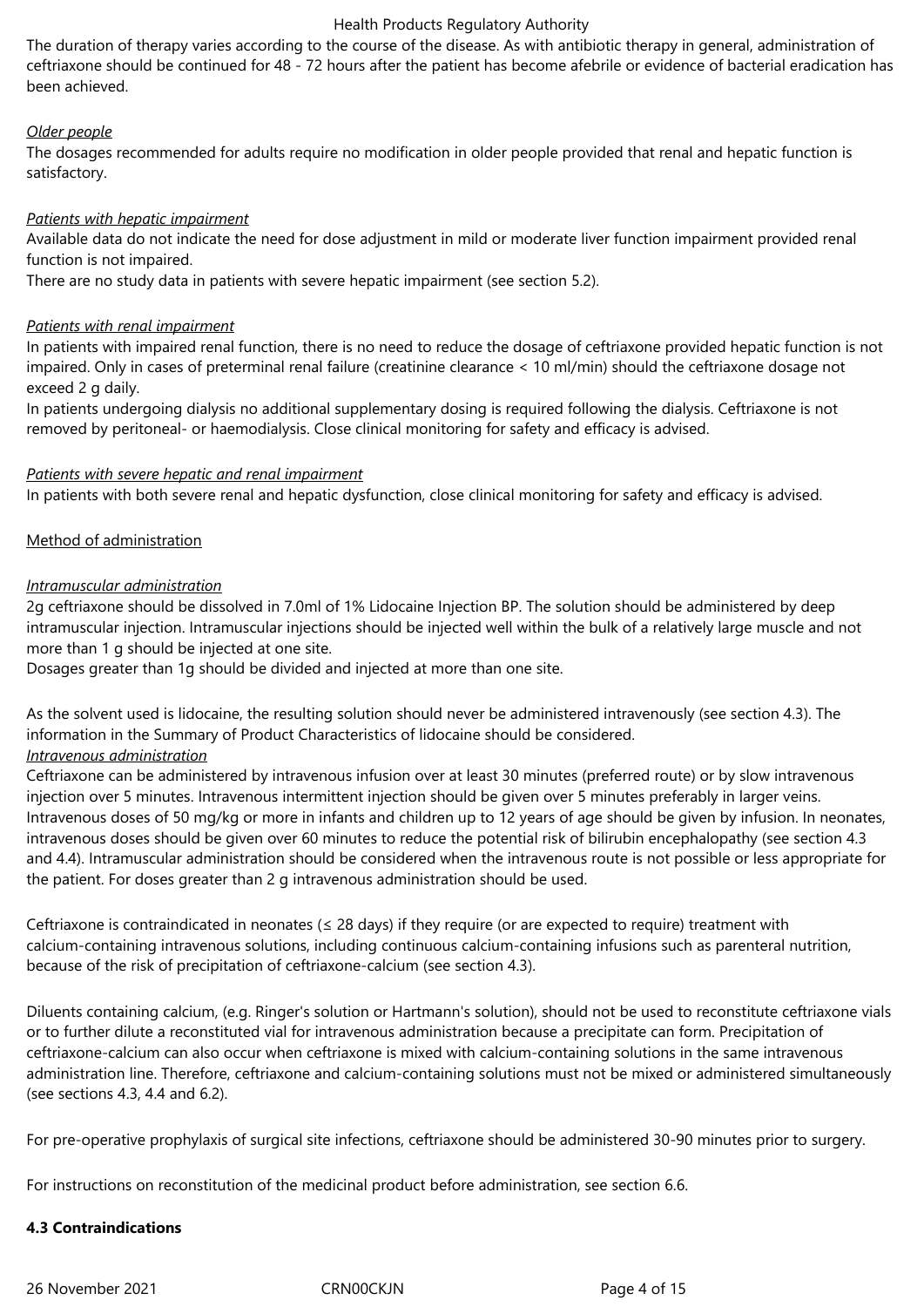Hypersensitivity to the active substance, to any other cephalosporin or to any of the excipients listed in section 6.1.

History of severe hypersensitivity (e.g. anaphylactic reaction) to any other type of beta-lactam antibacterial agent (penicillins, monobactams and carbapenems).

Ceftriaxone is contraindicated in:

- Premature neonates up to a postmenstrual age of 41 weeks (gestational age + chronological age)\*

- Full-term neonates (up to 28 days of age):

- with hyperbilirubinaemia, jaundice, or who are hypoalbuminaemic or acidotic because these are conditions in which bilirubin binding is likely to be impaired\*

- if they require (or are expected to require) intravenous calcium treatment, or calcium-containing infusions due to the risk of precipitation of a ceftriaxone-calcium salt (see sections 4.4, 4.8 and 6.2*).*

\* In vitro studies have shown that ceftriaxone can displace bilirubin from its serum albumin binding sites leading to a possible risk of bilirubin encephalopathy in these patients.

Contraindications to lidocaine must be excluded before intramuscular injection of ceftriaxone when lidocaine solution is used as a solvent (see section 4.4). See information in the Summary of Product Characteristics of lidocaine, especially contraindications.

Ceftriaxone solutions containing lidocaine should never be administered intravenously.

## **4.4 Special warnings and precautions for use**

#### Hypersensitivity reactions

As with all beta-lactam antibacterial agents, serious and occasionally fatal hypersensitivity reactions have been reported (see section 4.8). In case of severe hypersensitivity reactions, treatment with ceftriaxone must be discontinued immediately and adequate emergency measures must be initiated. Before beginning treatment, it should be established whether the patient has a history of severe hypersensitivity reactions to ceftriaxone, to other cephalosporins or to any other type of beta-lactam agent. Caution should be used if ceftriaxone is given to patients with a history of non-severe hypersensitivity to other beta-lactam agents.

Severe cutaneous adverse reactions (Stevens Johnson syndrome or Lyell's syndrome/toxic epidermal necrolysis) and drug reaction with eosinophilia and systemic symptoms (DRESS)) which can be life-threatening or fatal, have been reported in association with ceftriaxone treatment; however, the frequency of these events is not known (see section 4.8). Jarisch-Herxheimer reaction (JHR)

Some patients with spirochete infections may experience a Jarisch-Herxheimer reaction (JHR) shortly after ceftriaxone treatment is started. JHR is usually a self – limiting condition or can be managed by symptomatic treatment. The antibiotic treatment should not be discontinued if such reaction occurs.'

## Interaction with calcium containing products

Cases of fatal reactions with calcium-ceftriaxone precipitates in lungs and kidneys in premature and full-term neonates aged less than 1 month have been described. At least one of them had received ceftriaxone and calcium at different times and through different intravenous lines. In the available scientific data, there are no reports of confirmed intravascular precipitations in patients, other than neonates, treated with ceftriaxone and calcium-containing solutions or any other calcium-containing products. *In vitro* studies demonstrated that neonates have an increased risk of precipitation of ceftriaxone-calcium compared to other age groups.

In patients of any age ceftriaxone must not be mixed or administered simultaneously with any calcium-containing intravenous solutions, even via different infusion lines or at different infusion sites. However, in patients older than 28 days of age ceftriaxone and calcium-containing solutions may be administered sequentially one after another if infusion lines at different sites are used or if the infusion lines are replaced or thoroughly flushed between infusions with physiological salt-solution to avoid precipitation. In patients requiring continuous infusion with calcium-containing total parenteral nutrition (TPN) solutions, healthcare professionals may wish to consider the use of alternative antibacterial treatments which do not carry a similar risk of precipitation. If the use of ceftriaxone is considered necessary in patients requiring continuous nutrition, TPN solutions and ceftriaxone can be administered simultaneously, albeit via different infusion lines at different sites. Alternatively, infusion of TPN solution could be stopped for the period of ceftriaxone infusion and the infusion lines flushed between solutions (see sections 4.3, 4.8, 5.2 and 6.2).

## Paediatric population

26 November 2021 CRN00CKJN Page 5 of 15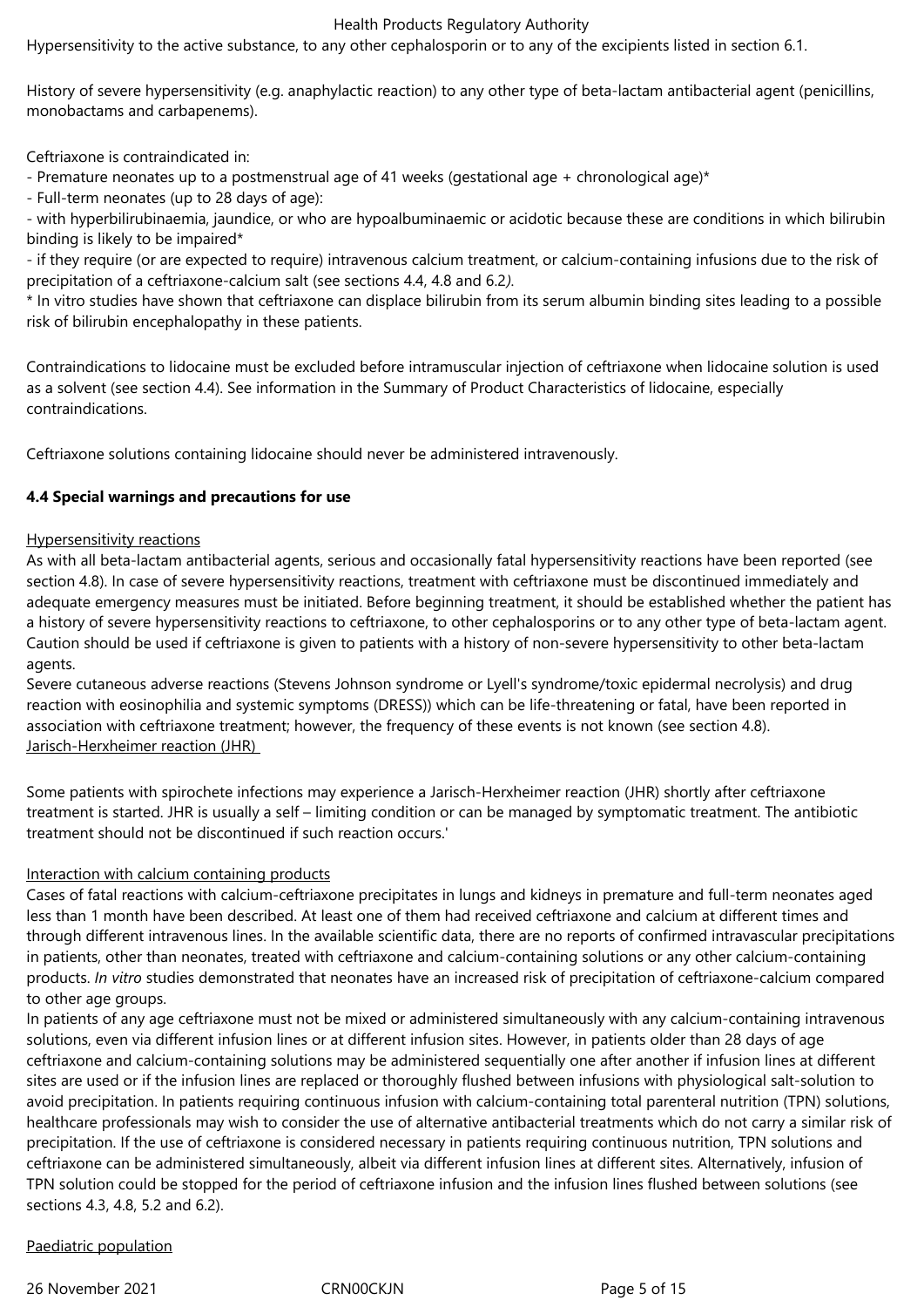Safety and effectiveness of Ceftriaxone in neonates, infants and children have been established for the dosages described under Posology and Method of Administration (see section 4.2). Studies have shown that ceftriaxone, like some other cephalosporins, can displace bilirubin from serum albumin.

Ceftriaxone is contraindicated in premature and full-term neonates at risk of developing bilirubin encephalopathy (see section 4.3).

#### Immune mediated haemolytic anaemia

An immune mediated haemolytic anaemia has been observed in patients receiving cephalosporin class antibacterials including Ceftriaxone (see section 4.8). Severe cases of haemolytic anaemia, including fatalities, have been reported during Ceftriaxone treatment in both adults and children.

If a patient develops anaemia while on ceftriaxone, the diagnosis of a cephalosporin*-*associated anaemia should be considered and ceftriaxone discontinued until the aetiology is determined.

#### Long term treatment

During prolonged treatment complete blood count should be performed at regular intervals.

## Colitis/Overgrowth of non-susceptible microorganisms

Antibacterial agent-associated colitis and pseudo-membranous colitis have been reported with nearly all antibacterial agents, including ceftriaxone, and may range in severity from mild to life-threatening. Therefore, it is important to consider this diagnosis in patients who present with diarrhoea during or subsequent to the administration of ceftriaxone (see section 4.8). Discontinuation of therapy with ceftriaxone and the administration of specific treatment for *Clostridium difficile* should be considered. Medicinal products that inhibit peristalsis should not be given.

Superinfections with non-susceptible micro-organisms may occur as with other antibacterial agents.

## Severe renal and hepatic insufficiency

In severe renal and hepatic insufficiency, close clinical monitoring for safety and efficacy is advised (see section 4.2).

## Interference with serological testing

Interference with Coombs tests may occur, as Ceftriaxone may lead to false-positive test results. Ceftriaxone can also lead to false-positive test results for galactosaemia (see section 4.8).

Non-enzymatic methods for the glucose determination in urine may give false-positive results. Urine glucose determination during therapy with Ceftriaxone should be done enzymatically (see section 4.8).

The presence of ceftriaxone may falsely lower estimated blood glucose values obtained with some blood glucose monitoring systems. Please refer to instructions for use for each system. Alternative testing methods should be used if necessary.

#### Sodium

This medicinal product contains 165mg sodium per 2g vial, equivalent to 8.3% of the WHO recommended maximum daily intake of 2 g sodium for an adult.

#### Antibacterial spectrum

Ceftriaxone has a limited spectrum of antibacterial activity and may not be suitable for use as a single agent for the treatment of some types of infections unless the pathogen has already been confirmed (see section 4.2). In polymicrobial infections, where suspected pathogens include organisms resistant to ceftriaxone, administration of an additional antibiotic should be considered.

#### Use of lidocaine

In case a lidocaine solution is used as a solvent*,* ceftriaxone solutions must only be used for intramuscular injection. Contraindications to lidocaine, warnings and other relevant information as detailed in the Summary of Product Characteristics of lidocaine must be considered before use (see section 4.3). The lidocaine solution should never be administered intravenously.

#### **Biliary lithiasis**

When shadows are observed on sonograms, consideration should be given to the possibility of precipitates of calcium ceftriaxone. Shadows, which have been mistaken for gallstones, have been detected on sonograms of the gallbladder and have been observed more frequently at ceftriaxone doses of 1 g per day and above. Caution should be particularly considered in the paediatric population. Such precipitates disappear after discontinuation of ceftriaxone therapy. Rarely precipitates of calcium ceftriaxone have been associated with symptoms. In symptomatic cases, conservative nonsurgical management is recommended and discontinuation of ceftriaxone treatment should be considered by the physician based on specific benefit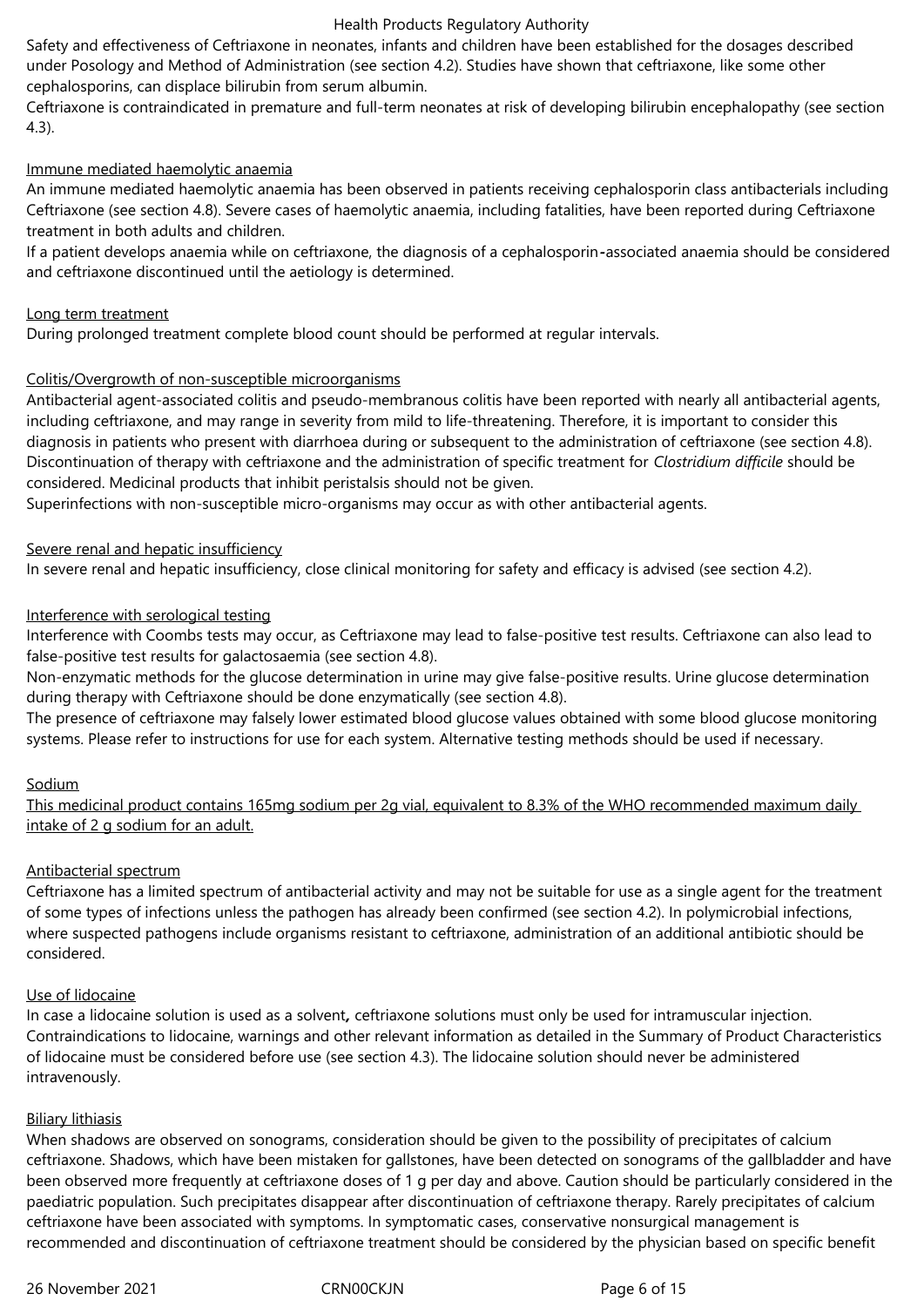risk assessment (see section 4.8).

#### Biliary stasis

Cases of pancreatitis, possibly of biliary obstruction aetiology, have been reported in patients treated with Ceftriaxone (see section 4.8). Most patients presented with risk factors for biliary stasis and biliary sludge e.g. preceding major therapy, severe illness and total parenteral nutrition. A trigger or cofactor of Ceftriaxone-related biliary precipitation cannot be ruled out.

#### Renal lithiasis

Cases of renal lithiasis have been reported, which is reversible upon discontinuation of ceftriaxone (see section 4.8). In symptomatic cases, sonography should be performed. Use in patients with history of renal lithiasis or with hypercalciuria should be considered by the physician based on specific benefit risk assessment.

## **Encephalopathy**

Encephalopathy has been reported with the use of ceftriaxone (see section 4.8), particularly in elderly patients with severe renal impairment (see section 4.2) or central nervous system disorders. If ceftriaxone-associated encephalopathy is suspected (e.g. decreased level of consciousness, altered mental state, myoclonus, convulsions), discontinuation of ceftriaxone should be considered.

## **4.5 Interaction with other medicinal products and other forms of interactions**

Calcium-containing diluents, such as Ringer's solution or Hartmann's solution, should not be used to reconstitute Ceftriaxone vials or to further dilute a reconstituted vial for intravenous administration because a precipitate can form.

Precipitation of ceftriaxone-calcium can also occur when ceftriaxone is mixed with calcium-containing solutions in the same intravenous administration line.

Ceftriaxone must not be administered simultaneously with calcium-containing intravenous solutions, including continuous calcium-containing infusions such as parenteral nutrition via a Y-site. However, in patients other than neonates, ceftriaxone and calcium-containing solutions may be administered sequentially of one another if the infusion lines are thoroughly flushed between infusions with a compatible fluid.

*In vitro* studies using adult and neonatal plasma from umbilical cord blood demonstrated that neonates have an increased risk of precipitation of ceftriaxone-calcium (see sections 4.2, 4.3, 4.4, 4.8 and 6.2).

Concomitant use with oral anticoagulants may increase the anti-vitamin K effect and the risk of bleeding. It is recommended that the International Normalised Ratio (INR) is monitored frequently and the posology of the anti-vitamin K drug adjusted accordingly, both during and after treatment with ceftriaxone (see section 4.8).

There is conflicting evidence regarding a potential increase in renal toxicity of aminoglycosides when used with cephalosporins. The recommended monitoring of aminoglycoside levels (and renal function) in clinical practice should be closely adhered to in such cases.

In an *in-vitro* study antagonistic effects have been observed with the combination of chloramphenicol and ceftriaxone. The clinical relevance of this finding is unknown. There have been no reports of an interaction between ceftriaxone and oral calcium-containing products or interaction between intramuscular ceftriaxone and calcium-containing products (intravenous or oral). In patients treated with ceftriaxone, the Coombs' test may lead to false-positive test results. Ceftriaxone, like other antibiotics, may result in false-positive tests for galactosaemia.

Likewise, non-enzymatic methods for glucose determination in urine may yield false-positive results. For this reason, glucose level determination in urine during therapy with ceftriaxone should be carried out enzymatically.

No impairment of renal function has been observed after concurrent administration of large doses of ceftriaxone and potent diuretics (e.g. furosemide).

Simultaneous administration of probenecid does not reduce the elimination of ceftriaxone.

#### **4.6 Fertility, pregnancy and lactation**

26 November 2021 CRN00CKJN Page 7 of 15 **Pregnancy**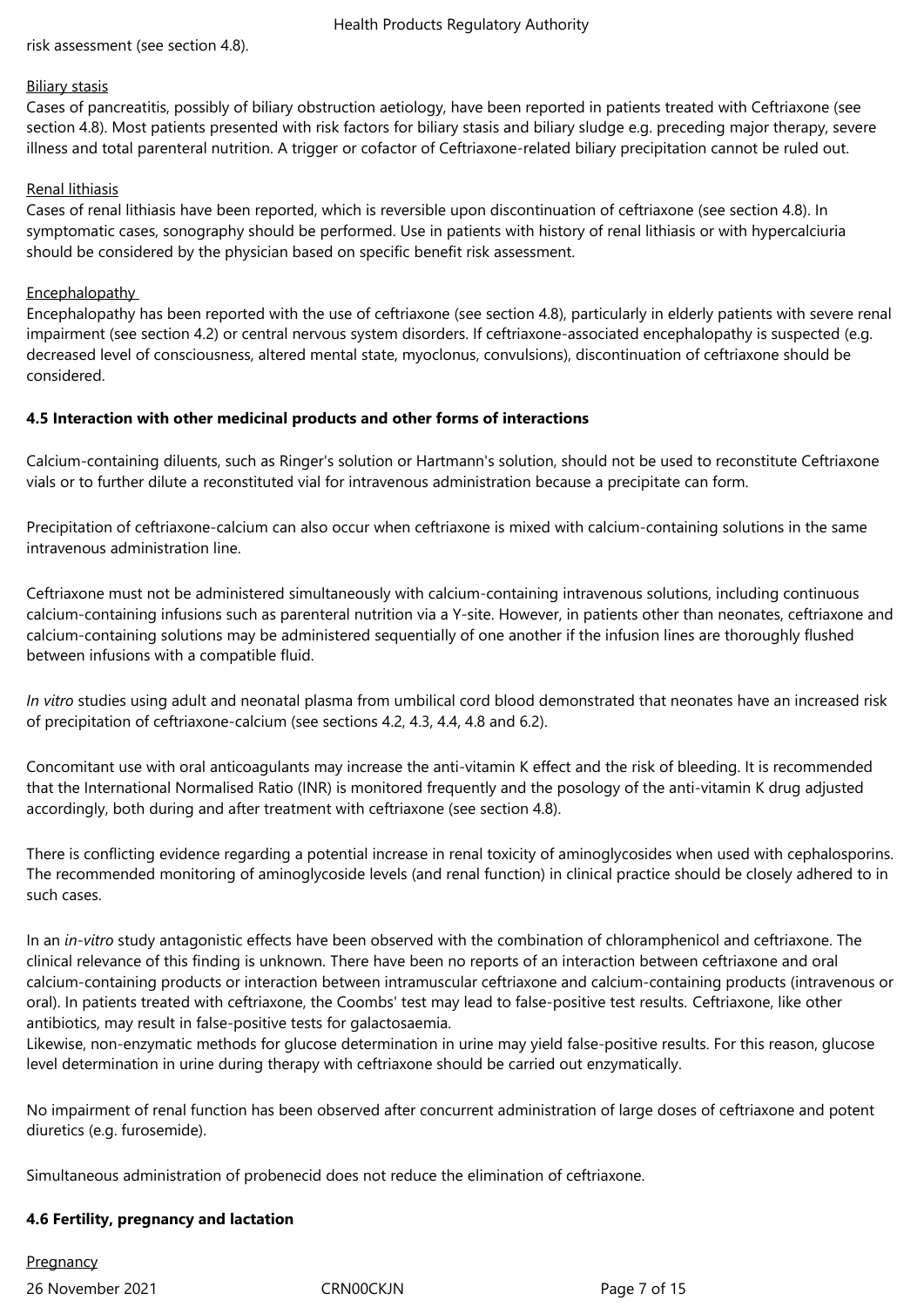Ceftriaxone crosses the placental barrier. There are limited amounts of data from the use of ceftriaxone in pregnant women. Animal studies do not indicate direct or indirect harmful effects with respect to embryonal/foetal, perinatal and postnatal development (see section 5.3). Ceftriaxone should only be administered during pregnancy and in particular in the first trimester of pregnancy if the benefit outweighs the risk.

## Breastfeeding

Ceftriaxone is excreted into human milk in low concentrations but at therapeutic doses of ceftriaxone no effects on the breastfed infants are anticipated. However, a risk of diarrhoea and fungal infection of the mucous membranes cannot be excluded. The possibility of sensitisation should be taken into account. A decision must be made whether to discontinue breast-feeding or to discontinue/abstain from ceftriaxone therapy, taking into account the benefit of breast feeding for the child and the benefit of therapy for the woman.

#### Fertility

Reproductive studies have shown no evidence of adverse effects on male or female fertility.

## **4.7 Effects on ability to drive and use machines**

During treatment with ceftriaxone, undesirable effects may occur (e.g.dizziness), which may influence the ability to drive and use machines (see section 4.8). Patients should be cautious when driving or operating machinery.

## **4.8 Undesirable effects**

The most frequently reported adverse reactions for ceftriaxone are eosinophilia, leucopenia, thrombocytopenia, diarrhoea, rash, and hepatic enzymes increased.

Data to determine the frequency of ceftriaxone ADRs was derived from clinical trials.

The following convention has been used for the classification of frequency:

Very common ( $\geq 1/10$ ) Common (≥ 1/100 - < 1/10) Uncommon (≥ 1/1000 - < 1/100) Rare (≥ 1/10000 - < 1/1000) Not known (cannot be estimated from the available data)

| <b>System Organ</b><br><b>Class</b>           | Common                                         | <b>Uncommon</b>                             | Rare                         | Not Known <sup>a</sup>                                                                                                                               |
|-----------------------------------------------|------------------------------------------------|---------------------------------------------|------------------------------|------------------------------------------------------------------------------------------------------------------------------------------------------|
| Infections and<br>infestations                |                                                | Genital fungal<br>infection                 | Pseudomembranous<br>colitisb | Superinfection <sup>b</sup>                                                                                                                          |
| Blood and<br>lymphatic<br>system<br>disorders | Eosinophilia<br>Leucopenia<br>Thrombocytopenia | Granulocytopenia<br>Anaemia<br>Coagulopathy |                              | Haemolytic anaemia <sup>b</sup><br>Agranulocytosis                                                                                                   |
| Immune system<br>disorders                    |                                                |                                             |                              | Anaphylactic shock<br>Anaphylactic reaction<br>Anaphylactoid reaction<br>Hypersensitivity <sup>b</sup><br>Jarisch-Herxheimer reaction <sup>b</sup> ' |
| Nervous system<br>disorders                   |                                                | Headache<br><b>Dizziness</b>                | Encephalopathy               | Convulsion                                                                                                                                           |
| Ear and<br>labyrinth<br>disorders             |                                                |                                             |                              | Vertigo                                                                                                                                              |
| Respiratory,<br>thoracic and<br>mediastinal   |                                                |                                             | Bronchospasm                 |                                                                                                                                                      |

26 November 2021 CRN00CKJN Page 8 of 15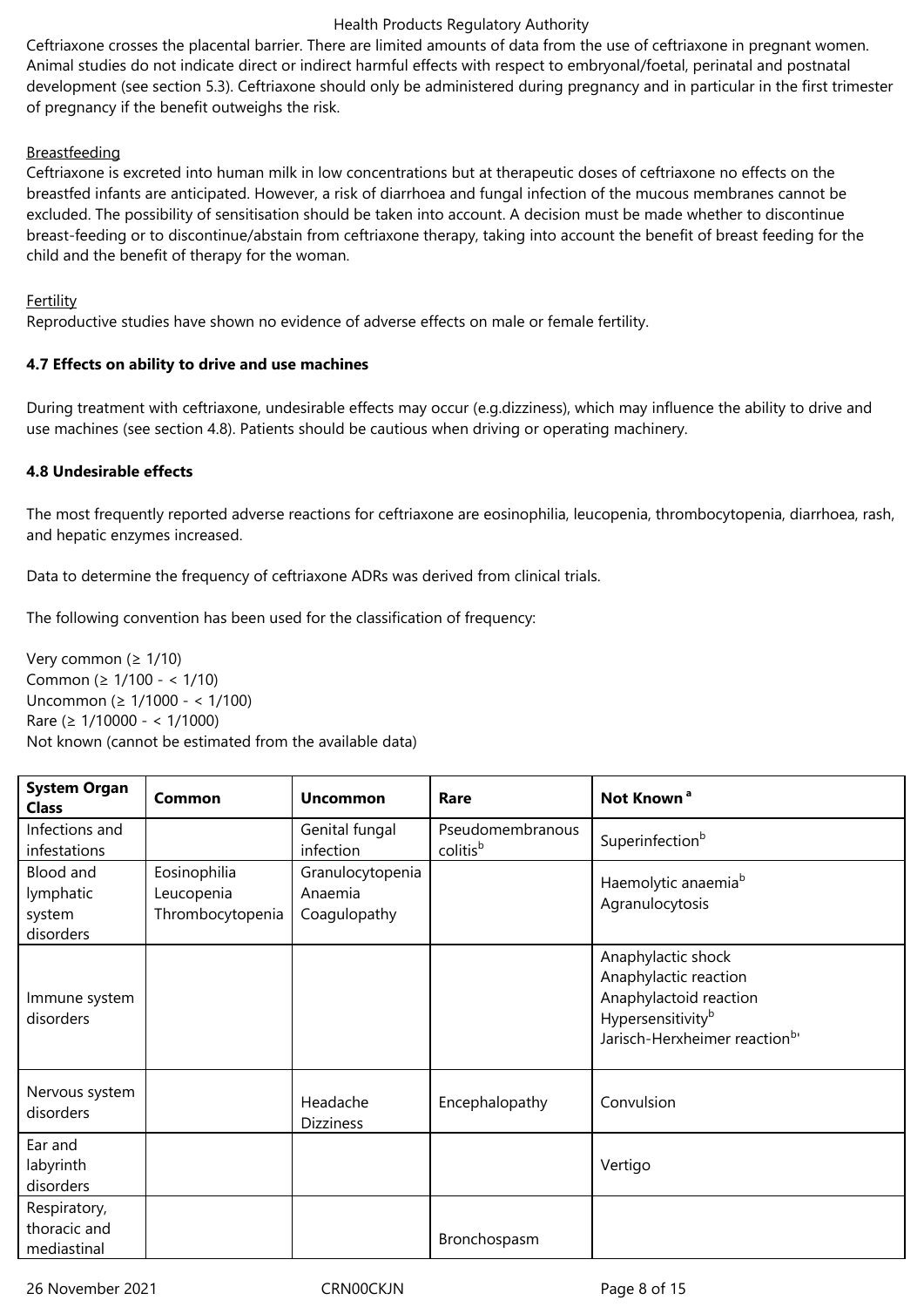| <del>uastromtesunal</del><br>disorders | Diarmoea<br>Loose stools | Vomiting                |            | Stomatitis                                     |
|----------------------------------------|--------------------------|-------------------------|------------|------------------------------------------------|
|                                        |                          |                         |            | Glossitis                                      |
|                                        |                          |                         |            | Gall bladder precipitation <sup>b</sup>        |
| Hepatobiliary                          | Hepatic enzyme           |                         |            | Kernicterus                                    |
| disorders                              | increased                |                         |            | Hepatitis <sup>c</sup>                         |
|                                        |                          |                         |            | Hepatitis cholestaticb.c                       |
|                                        |                          |                         |            | Stevens Johnson Syndrome <sup>b</sup>          |
|                                        |                          |                         |            | Toxic epidermal necrolysis <sup>b</sup>        |
| Skin and                               |                          |                         |            | Erythema multiforme                            |
| subcutaneous                           | Rash                     | Pruritus                | Urticaria  | Acute generalised exanthematous                |
| tissue disorders                       |                          |                         |            | pustulosis                                     |
|                                        |                          |                         |            | drug reaction with eosinophilia and            |
|                                        |                          |                         |            | systemic symptoms (DRESS) <sup>b</sup>         |
| Renal and                              |                          |                         | Haematuria | Oliguria                                       |
| urinary                                |                          |                         | Glycosuria | Renal precipitation (reversible)               |
| disorders                              |                          |                         |            |                                                |
| General                                |                          | Phlebitis               |            |                                                |
| disorders and                          |                          | Injection site pain     | Oedema     |                                                |
| administration                         |                          | Pyrexia                 | Chills     |                                                |
| site conditions                        |                          |                         |            |                                                |
|                                        |                          |                         |            | Coombs test false positive <sup>b</sup>        |
| Investigations                         |                          | <b>Blood creatinine</b> |            | Galactosaemia test false positive <sup>b</sup> |
|                                        |                          | increased               |            | Non enzymatic methods for glucose              |
|                                        |                          |                         |            | determination false positive <sup>b</sup>      |

*<sup>a</sup>Based on post-marketing reports. Since these reactions are reported voluntarily from a population of uncertain size, it is not possible to reliably estimate their frequency which is therefore categorised as not known.*

## *b See section 4.4*

*c Usually reversible upon discontinuation of ceftriaxone*

*Description of selected adverse reactions*

## Infections and infestations

Reports of diarrhoea following the use of ceftriaxone may be associated with *Clostridium difficile*. Appropriate fluid and electrolyte management should be instituted (see section 4.4).~

## Ceftriaxone-calcium salt precipitation

Rarely, severe, and in some cases, fatal, adverse reactions have been reported in pre-term and full-term neonates (aged < 28 days) who had been treated with intravenous ceftriaxone and calcium. Precipitations of ceftriaxone-calcium salt have been observed in lung and kidneys post-mortem. The high risk of precipitation in neonates is a result of their low blood volume and the longer half-life of ceftriaxone compared with adults (see sections 4.3, 4.4, and 5.2).

Cases of ceftriaxone precipitation in the urinary tract have been reported, mostly in children treated with high doses (e.g.  $\geq 80$ mg/kg/day or total doses exceeding 10 grams) and who have other risk factors (e.g. dehydration, confinement to bed). This event may be asymptomatic or symptomatic, and may lead to ureteric obstruction and postrenal acute renal failure, but is usually reversible upon discontinuation of ceftriaxone (see section 4.4).

Precipitation of ceftriaxone calcium salt in the gallbladder has been observed, primarily in patients treated with doses higher than the recommended standard dose. In children, prospective studies have shown a variable incidence of precipitation with intravenous application - above 30 % in some studies. The incidence appears to be lower with slow infusion (20 - 30 minutes). This effect is usually asymptomatic, but the precipitations have been accompanied by clinical symptoms such as pain, nausea and vomiting in rare cases. Symptomatic treatment is recommended in these cases. Precipitation is usually reversible upon discontinuation of ceftriaxone (see section 4.4).

## Reporting of suspected adverse reactions

Reporting suspected adverse reactions after authorisation of the medicinal product is important. It allows continued monitoring of the benefit/risk balance of the medicinal product. Healthcare professionals are asked to report any suspected adverse reactions via HPRA Pharmacovigilance, Website: www.hpra.ie.

26 November 2021 CRN00CKJN Page 9 of 15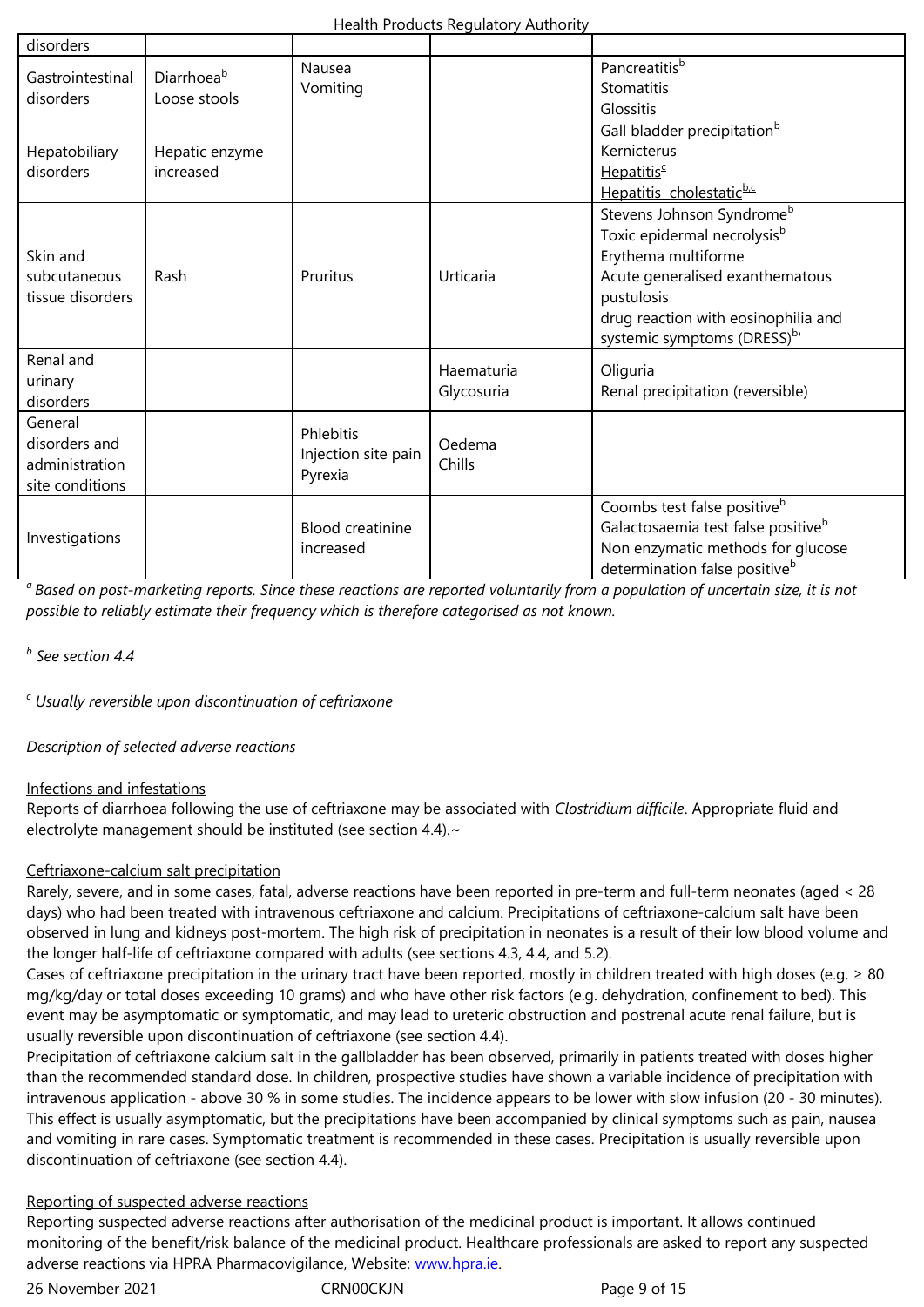#### **4.9 Overdose**

In overdose, the symptoms of nausea, vomiting and diarrhoea can occur. Ceftriaxone concentrations cannot be reduced by haemodialysis or peritoneal dialysis. There is no specific antidote. Treatment is symptomatic.

## **5 PHARMACOLOGICAL PROPERTIES**

#### **5.1 Pharmacodynamic properties**

Pharmacotherapeutic group:Antibacterials for systemic use, Third-generation cephalosporins ATC code: J01DD04

## Mechanism of action

Ceftriaxone inhibits bacterial cell wall synthesis following attachment to penicillin binding proteins (PBPs). This results in the interruption of cell wall (peptidoglycan) biosynthesis, which leads to bacterial cell lysis and death.

## Resistance

Bacterial resistance to ceftriaxone may be due to one or more of the following mechanisms:

- hydrolysis by beta-lactamases, including extended-spectrum beta-lactamases (ESBLs), carbapenemases and Amp C enzymes that may be induced or stably derepressed in certain aerobic Gram-negative bacterial species.

- reduced affinity of penicillin-binding proteins for ceftriaxone.
- outer membrane impermeability in Gram-negative organisms.
- bacterial efflux pumps.

## Susceptibility testing Breakpoints

Minimum inhibitory concentration (MIC) breakpoints established by the European Committee on Antimicrobial Susceptibility Testing (EUCAST) are as follows:

| Pathogen                                     | <b>Dilution Test</b><br>(MIC, mg/L) |                  |  |
|----------------------------------------------|-------------------------------------|------------------|--|
|                                              | <b>Susceptible</b>                  | <b>Resistant</b> |  |
| Enterobacteriaceae                           | ≤ 1                                 | > 2              |  |
| Staphylococcus spp                           | a.                                  | a.               |  |
| Streptococcus spp.<br>(Groups A, B, C and G) | b.                                  | b.               |  |
| Streptococcus pneumoniae                     | $\leq 0.5^{\circ}$                  | > 2              |  |
| Viridans group Streptococci                  | ≤ $0.5$                             | > 0.5            |  |
| Haemophilus influenzae                       | $\leq 0.12^{c}$                     | > 0.12           |  |
| Moraxella catarrhalis                        | ≤ 1                                 | > 2              |  |
| Neisseria gonorrhoeae                        | $\leq 0.12$                         | > 0.12           |  |
| Neisseria meningitidis                       | $\leq 0.12$ <sup>c.</sup>           | > 0.12           |  |
| Non-species related                          | $\leq 1^{d}$                        | > 2              |  |

a. Susceptibility inferred from cefoxitin susceptibility.

b. Susceptibility inferred from penicillin susceptibility.

c. Isolates with a ceftriaxone MIC above the susceptible breakpoint are rare and, if found, should be re-tested and, if confirmed, should be sent to a reference laboratory.

d. Breakpoints apply to a daily intravenous dose of 1 g x 1 and a high dose of at least 2 g x 1.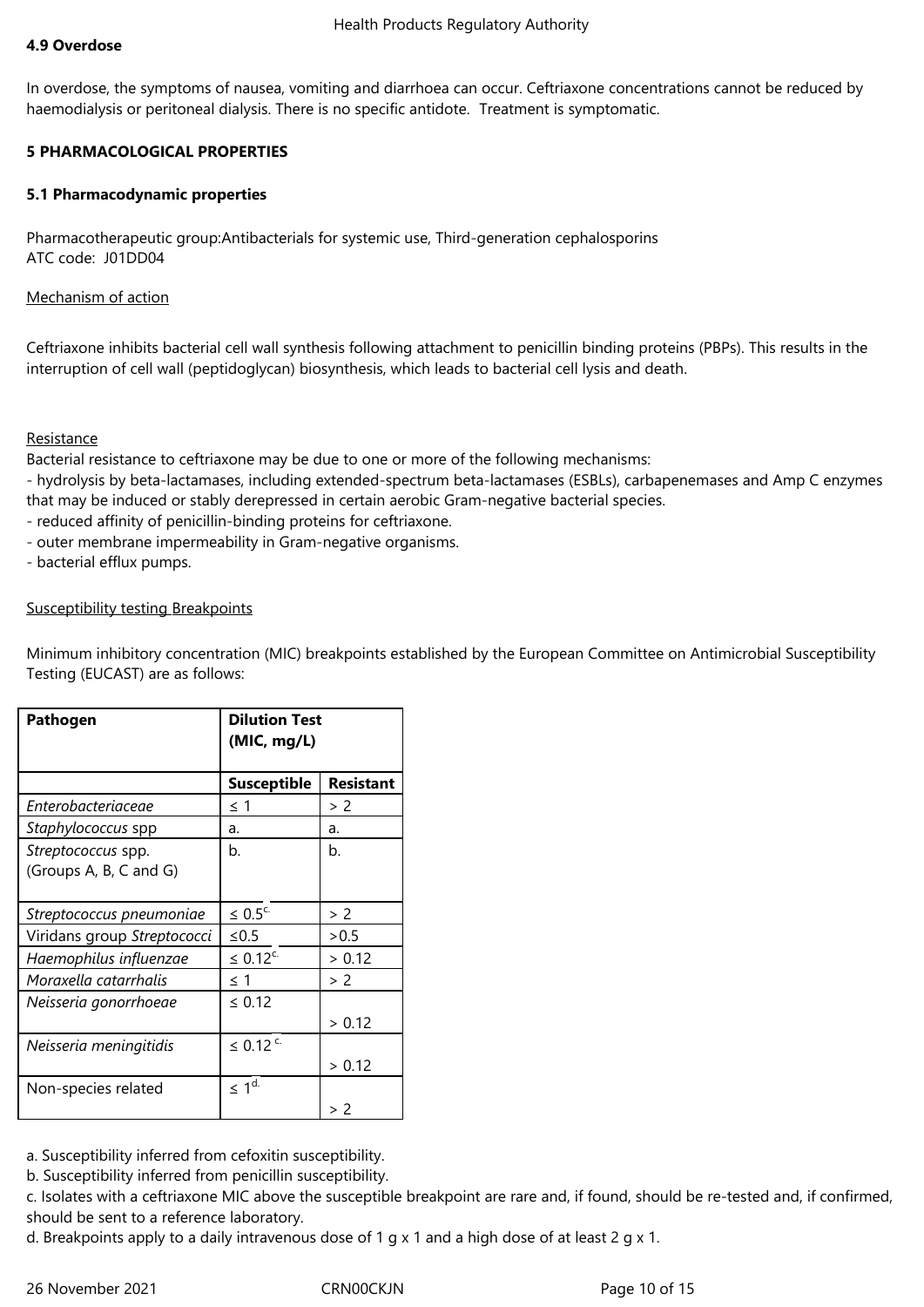## Clinical efficacy against specific pathogens

The prevalence of acquired resistance may vary geographically and with time for selected species and local information on resistance is desirable, particularly when treating severe infections. As necessary, expert advice should be sought when the local prevalence of resistance is such that the utility of ceftriaxone in at least some types of infections is questionable.

#### **Commonly susceptible species**

Gram-positive aerobes *Staphylococcus aureus* (methicillin-susceptible)£ Staphylococci coagulase-negative (methicillin-susceptible) $<sup>f</sup>$ </sup> *Streptococcus pyogenes* (Group A) *Streptococcus agalactiae* (Group B) *Streptococcus pneumoniae* Viridans Group *Streptococci* Gram-negative aerobes *Borrelia burgdorferi Haemophilus influenzae Haemophilus parainfluenzae Moraxella catarrhalis Neisseria gonorrhoea Neisseria meningitidis Proteus mirabilis Providencia* spp *Treponema pallidum* **Species for which acquired resistance may be a problem** Gram-positive aerobes *Staphylococcus epidermidis<sup>+</sup> Staphylococcus haemolyticus<sup>+</sup> Staphylococcus hominis<sup>+</sup>* Gram-negative aerobes *Citrobacter freundii Enterobacter aerogenes Enterobacter cloacae Escherichia coli% Klebsiella pneumoniae% Klebsiella oxytoca% Morganella morganii Proteus vulgaris Serratia marcescens* Anaerobes *Bacteroides* spp*. Fusobacterium* spp. *Peptostreptococcus* spp. *Clostridium perfringens* **Inherently resistant organisms** Gram-positive aerobes

*Enterococcus* spp. *Listeria monocytogenes* Gram-negative aerobes *Acinetobacter baumannii Pseudomonas aeruginosa Stenotrophomonas maltophilia* Anaerobes

26 November 2021 CRN00CKJN Page 11 of 15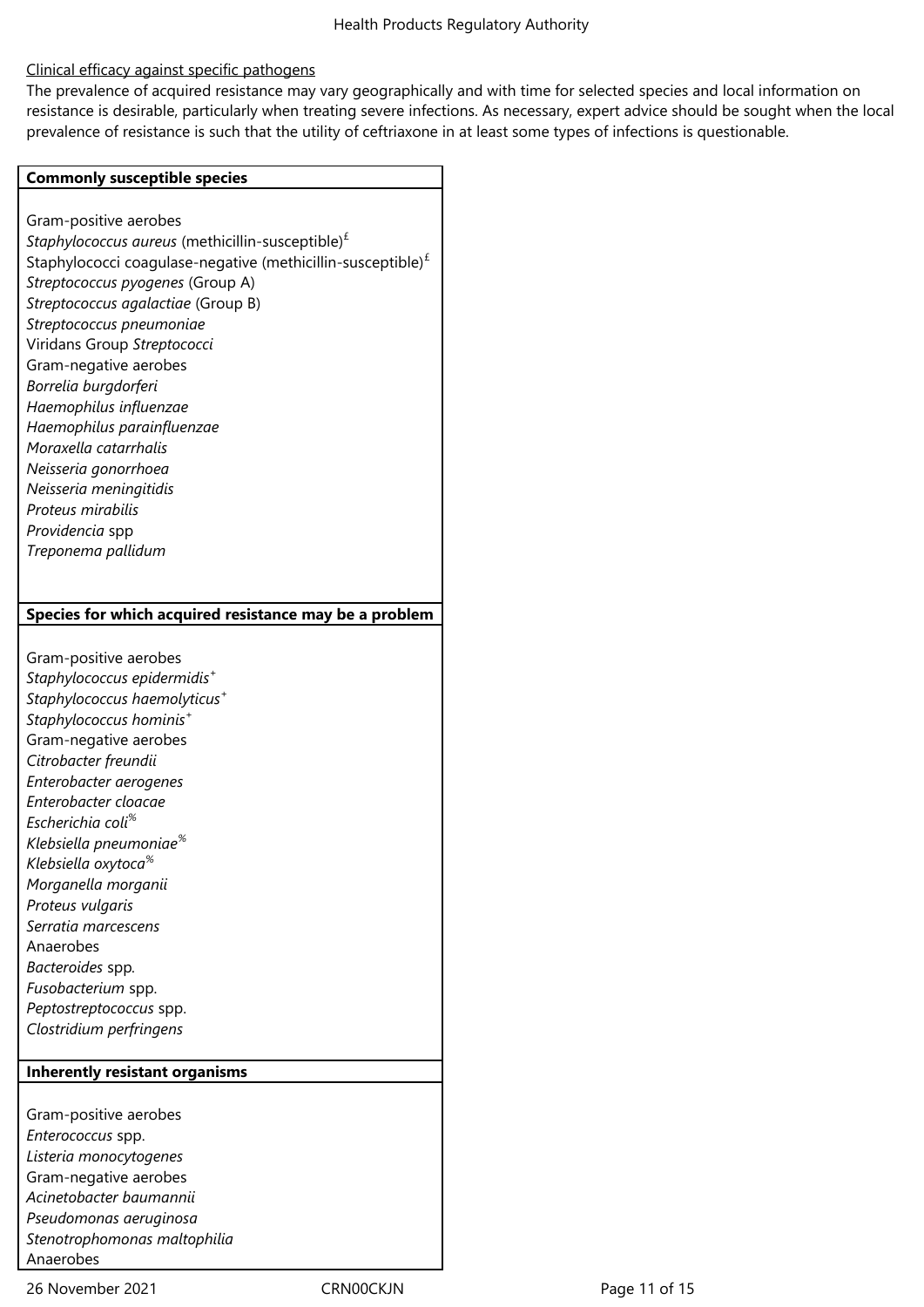*Clostridium difficile* Others: *Chlamydia* spp. *Chlamydophila* spp. *Mycoplasma* spp. *Legionella* spp. *Ureaplasma urealyticum*

£ All methicillin-resistant staphylococci are resistant to ceftriaxone.

<sup>+</sup>Resistance rates >50% in at least one region

% ESBL producing strains are always resistant

## **5.2 Pharmacokinetic properties**

#### **Absorption**

## *Intramuscular administration*

Following intramuscular injection, mean peak plasma ceftriaxone levels are approximately half those observed after intravenous administration of an equivalent dose. The maximum plasma concentration after a single intramuscular dose of 1 g is about 81 mg/l and is reached in 2 - 3 hours after administration.

The area under the plasma concentration-time curve after intramuscular administration is equivalent to that after intravenous administration of an equivalent dose.

## *Intravenous administration*

After intravenous bolus administration of ceftriaxone 500 mg and 1 g, mean peak plasma ceftriaxone levels are approximately 120 and 200 mg/l respectively. After intravenous infusion of ceftriaxone 500 mg, 1 g and 2 g, the plasma ceftriaxone levels are approximately 80, 150 and 250 mg/l respectively.

## Distribution

The volume of distribution of ceftriaxone is  $7 - 12$  l. Concentrations well above the minimal inhibitory concentrations of most relevant pathogens are detectable in tissue including lung, heart, biliary tract/liver, tonsil, middle ear and nasal mucosa, bone, and in cerebrospinal, pleural, prostatic and synovial fluids. An 8 - 15 % increase in mean peak plasma concentration ( $C_{\text{max}}$ ) is seen on repeated administration; steady state is reached in most cases within 48 - 72 hours depending on the route of administration.

#### *Penetration into particular tissues*

Ceftriaxone penetrates the meninges. Penetration is greatest when the meninges are inflamed. Mean peak ceftriaxone concentrations in CSF in patients with bacterial meningitis are reported to be up to 25 % of plasma levels compared to 2 % of plasma levels in patients with uninflamed meninges. Peak ceftriaxone concentrations in CSF are reached approximately 4-6 hours after intravenous injection. Ceftriaxone crosses the placental barrier and is excreted in the breast milk at low concentrations (see section 4.6).

#### *Protein binding*

Ceftriaxone is reversibly bound to albumin. Plasma protein binding is about 95 % at plasma concentrations below 100 mg/l. Binding is saturable and the bound portion decreases with rising concentration (up to 85 % at a plasma concentration of 300 mg/l).

#### Biotransformation

Ceftriaxone is not metabolised systemically; but is converted to inactive metabolites by the gut flora.

#### **Elimination**

26 November 2021 CRN00CKJN Page 12 of 15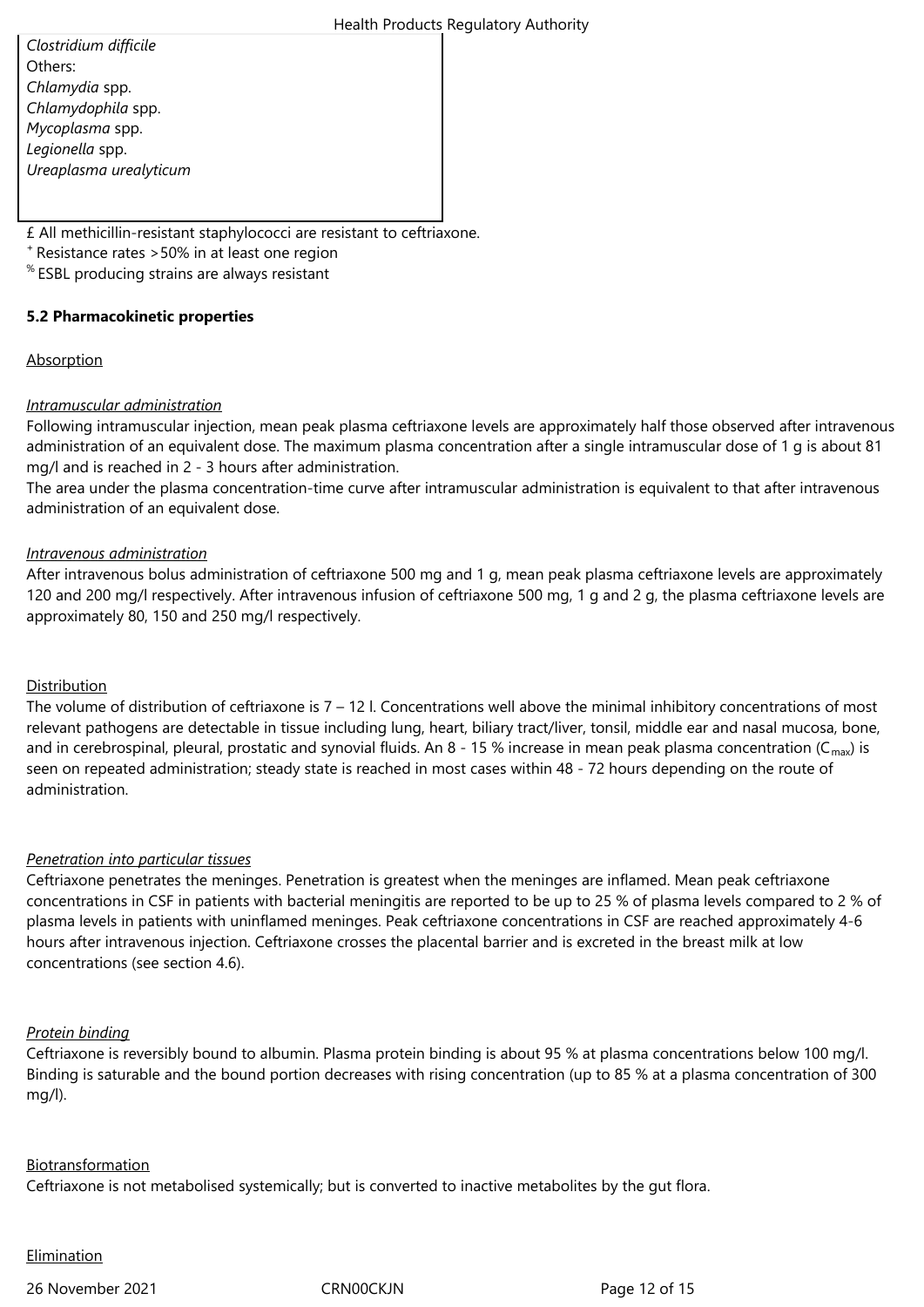Plasma clearance of total ceftriaxone (bound and unbound) is 10 - 22 ml/min. Renal clearance is 5 - 12 ml/min. 50 - 60 % of ceftriaxone is excreted unchanged in the urine, primarily by glomerular filtration, while 40 - 50 % is excreted unchanged in the bile. The elimination half-life of total ceftriaxone in adults is about 8 hours.

#### *Patients with renal or hepatic impairment*

In patients with renal or hepatic dysfunction, the pharmacokinetics of ceftriaxone are only minimally altered with the half-life slightly increased (less than two fold), even in patients with severely impaired renal function.

The relatively modest increase in half-life in renal impairment is explained by a compensatory increase in non-renal clearance, resulting from a decrease in protein binding and corresponding increase in non-renal clearance of total ceftriaxone.

In patients with hepatic impairment, the elimination half-life of ceftriaxone is not increased, due to a compensatory increase in renal clearance. This is also due to an increase in plasma free fraction of ceftriaxone contributing to the observed paradoxical increase in total drug clearance, with an increase in volume of distribution paralleling that of total clearance.

#### *Older people*

In older people aged over 75 years the average elimination half-life is usually two to three times that of young adults.

#### *Paediatric population*

The half-life of ceftriaxone is prolonged in neonates. From birth to 14 days of age, the levels of free ceftriaxone may be further increased by factors such as reduced glomerular filtration and altered protein binding. During childhood, the half-life is lower than in neonates or adults.

The plasma clearance and volume of distribution of total ceftriaxone are greater in neonates, infants and children than in adults.

## Linearity/non-linearity

The pharmacokinetics of ceftriaxone are non-linear and all basic pharmacokinetic parameters, except the elimination half-life, are dose dependent if based on total drug concentrations, increasing less than proportionally with dose. Non-linearity is due to saturation of plasma protein binding and is therefore observed for total plasma ceftriaxone but not for free (unbound) ceftriaxone.

## Pharmacokinetic/pharmacodynamic relationship

As with other beta-lactams, the pharmacokinetic-pharmacodynamic index demonstrating the best correlation with *in vivo* efficacy is the percentage of the dosing interval that the unbound concentration remains above the minimum inhibitory concentration (MIC) of ceftriaxone for individual target species (i.e. %T > MIC).

#### **5.3 Preclinical safety data**

There is evidence from animal studies that high doses of ceftriaxone calcium salt led to formation of concrements and precipitates in the gallbladder of dogs and monkeys, which proved to be reversible. Animal studies produced no evidence of toxicity to reproduction and genotoxicity. Carcinogenicity studies on ceftriaxone were not conducted.

## **6 PHARMACEUTICAL PARTICULARS**

#### **6.1 List of excipients**

None.

#### **6.2 Incompatibilities**

Based on literature reports, ceftriaxone is not compatible with amsacrine, vancomycin, fluconazole and aminoglycosides and labetalol.

Solutions containing ceftriaxone should not be mixed with or added to other agents except those mentioned in section 6.6. In particular, diluents containing calcium, (e.g. Ringer's solution, Hartmann's solution) should not be used to reconstitute ceftriaxone or to further dilute a reconstituted bottle for IV administration because a precipitate can form.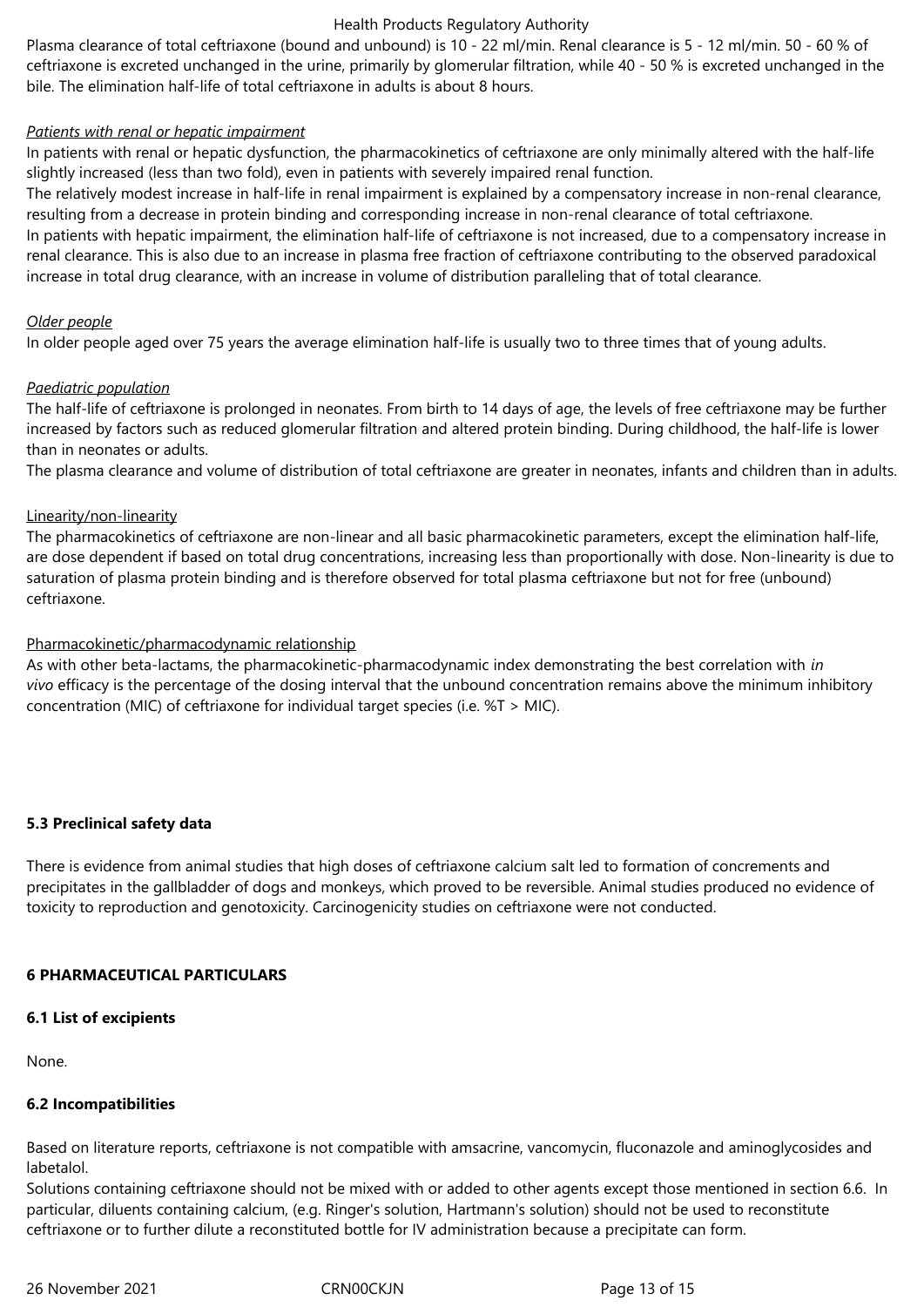Ceftriaxone must not be mixed or administered simultaneously with calcium containing solutions including total parenteral nutrition (see section 4.2, 4.3, 4.4 and 4.8).

If treatment with a combination of another antibiotic with Ceftriaxone is intended, administration should not occur in the same syringe or in the same infusion solution.

This medicinal product must not be mixed with other medicinal products except those mentioned in section 6.6.

## **6.3 Shelf life**

Unopened –3 years.

For reconstituted solution, chemical and physical in-use stability has been demonstrated for 24 hours at 25 $\degree$ C and for four days at 2-8°C. From a microbiological point of view, once opened, the product should be used immediately. If not used immediately, in-use storage times and conditions prior to use are the responsibility of the user and would normally not be longer than 24 hours at 2-8°C, unless reconstitution has taken place in controlled and validated aseptic conditions.

#### **6.4 Special precautions for storage**

Unopened: Do not store above 25°C. Keep the bottles in the outer carton. After reconstitution: Store at  $2-8^{\circ}$ C, see section 6.3 for complete storage instructions.

## **6.5 Nature and contents of container**

Ceftriaxone is supplied in moulded Type II 50 ml clear glass infusion bottles, closed with a Type I rubber stopper uncoated/coated in Omniflex and sealed with an aluminium/plastic cap.

The bottles are packed in boxes of 1 and 10 bottles with a plastic hanging device.

Not all pack sizes may be marketed.

#### **6.6 Special precautions for disposal and other handling**

Concentrations for the intravenous injection: 100 mg/ml, Concentrations for the intravenous infusion: 50 mg/ml (Please refer to section 4.2 for further information).

#### **Reconstitution table (Intravenous Infusion):**

| Bottle size | Water for injection to be added |       | LApprox available volume T Approx displacement volume |
|-------------|---------------------------------|-------|-------------------------------------------------------|
|             | 40ml                            | ۔ اmد | l.5ml                                                 |

Reconstitution table (Intramuscular Injection):

|     |       | Bottle size   1% lidocaine to be added   Approx available volume   Approx displacement volume |
|-----|-------|-----------------------------------------------------------------------------------------------|
| 7ml | 8.4ml | .4ml                                                                                          |

The use of freshly prepared solutions is recommended. For storage conditions of the reconstituted medicinal product, see section 6.3.

Ceftriaxone should not be mixed in the same syringe with any drug other than 1% Lidocaine Injection BP (for intramuscular injection only).

Ceftriaxone is compatible with several commonly used intravenous infusion fluids e.g. Sodium Chloride Intravenous Infusion BP, 5% or 10% Glucose Intravenous Infusion BP, Sodium Chloride and Glucose Intravenous Infusion BP (0.45% sodium chloride and 2.5% glucose), Dextran 6% in Glucose Intravenous Infusion BP 5% and isotonic hydroxyethylstarch 6-10% infusions.

26 November 2021 CRN00CKJN Page 14 of 15